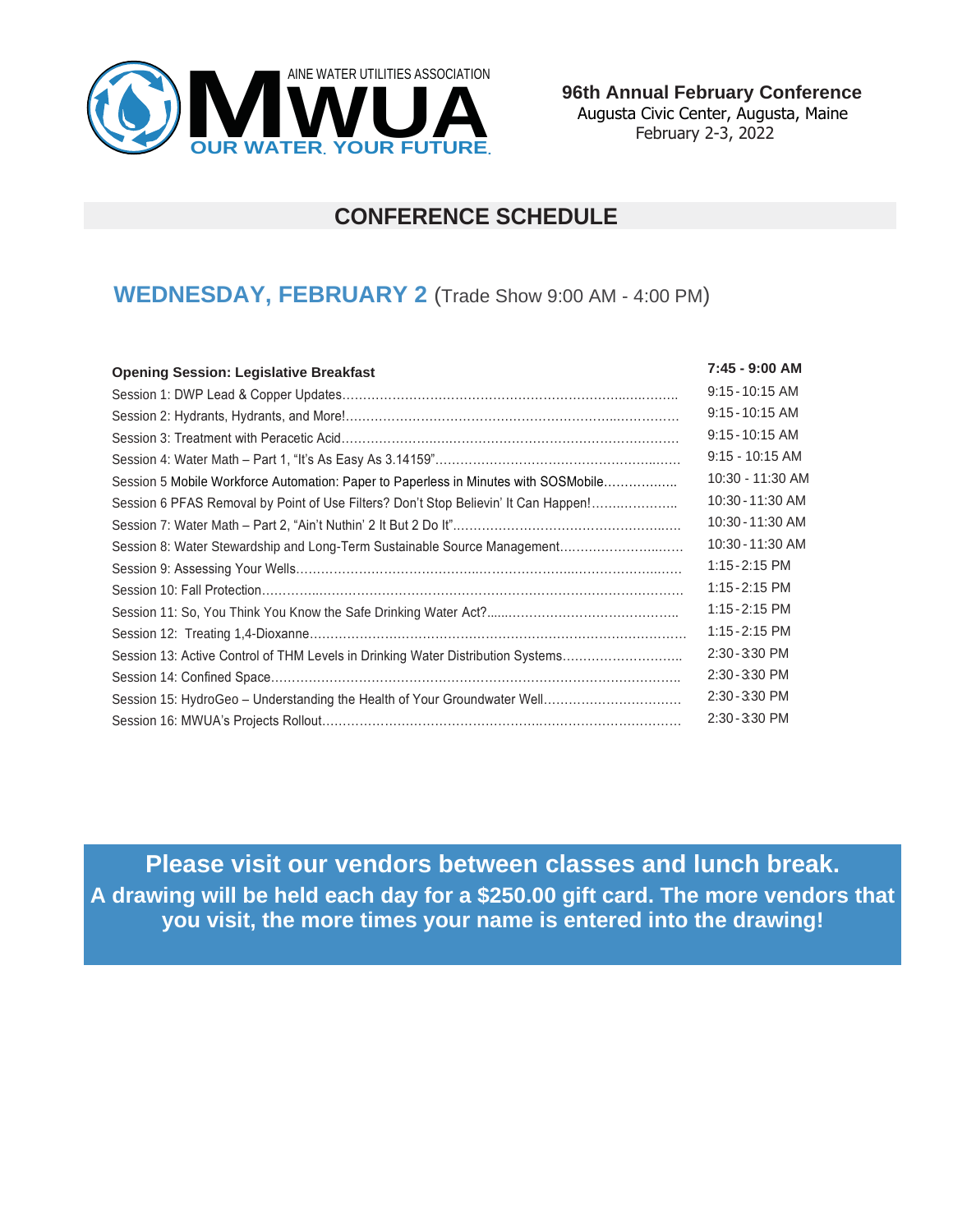# **THURSDAY, FEBRUARY 3** (Trade Show 9:00 AM - 4:00 PM)

|                                                                                   | 8:00 - 9:00 AM    |
|-----------------------------------------------------------------------------------|-------------------|
|                                                                                   | 8:00 - 9:00 AM    |
|                                                                                   | 8:00 - 9:00 AM    |
| Session 20: WP Case Study - Kennebec River Intake & Pump Station Skowhegan, Maine | 8:00 - 9:00 AM    |
|                                                                                   | $8:00 - 9:00$ AM  |
|                                                                                   | $9:15 - 10:15$ AM |
|                                                                                   | $9:15 - 10:15$ AM |
|                                                                                   | $9:15 - 10:15$ AM |
|                                                                                   | $9:15 - 10:15$ AM |
| Session 26: WP Case Study - Bath Water District Treatment Facility Upgrades       | $9:15 - 10:15$ AM |
|                                                                                   | 10:30 - 11:30 AM  |
|                                                                                   | 10:30 - 11:30 AM  |
|                                                                                   | 10:30 - 11:30 AM  |
|                                                                                   | 10:30 - 11:30 AM  |
|                                                                                   | 10:30 - 11:30 AM  |
| Session 32: Carbon 101: Use of Granular Activated Carbon for Water Treatment      | $1:15 - 2:15$ PM  |
|                                                                                   | $1:15 - 2:15$ PM  |
|                                                                                   | $1:15 - 2:15$ PM  |
| Session 35: Looking Past COVID-19 - Lessons Learned Here in Maine - Part 1        | 1:15 - 2:15 PM    |
|                                                                                   | 1:15 - 2:15 PM    |
|                                                                                   | 2:30 - 3:30 PM    |
| Session 38: Long Term Financial Planning - The Key to Managing Rate Impacts       | 2:30 - 3:30 PM    |
| Session 39: Looking Past COVID-19 - Lessons Learned Here in Maine - Part 2        | 2:30 - 3:30 PM    |
|                                                                                   | 2:30 - 3:30 PM    |
|                                                                                   | 2:30 - 3:30 PM    |
|                                                                                   |                   |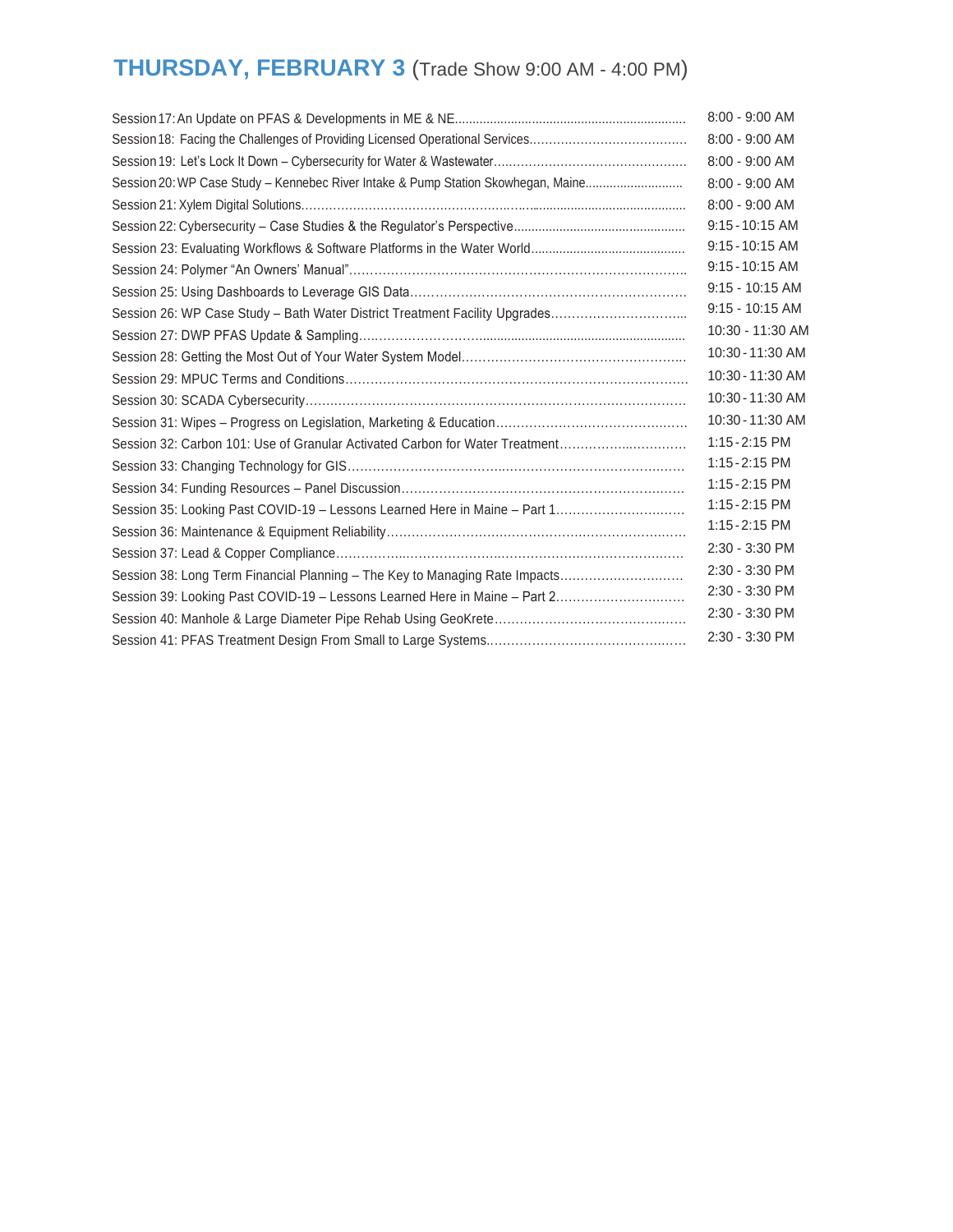

Augusta Civic Center, Augusta, Maine February 2-3, 2022

### **REGISTRATION FORM**

| Name:                          |                                                                                                                                                                                                                                          |                                                                              |                              |
|--------------------------------|------------------------------------------------------------------------------------------------------------------------------------------------------------------------------------------------------------------------------------------|------------------------------------------------------------------------------|------------------------------|
|                                |                                                                                                                                                                                                                                          |                                                                              |                              |
|                                | Address: ________________________________City:_________________State:____________Zip:_______________                                                                                                                                     |                                                                              |                              |
|                                | Phone: Cell: Cell: Email: Email:                                                                                                                                                                                                         |                                                                              |                              |
| Several ways<br>to Register    | . Mail completed registration form with payment to: MWUA, 15 University Dr, Augusta ME 04330<br>• Email completed registration to: <b>cwade@mwua.org or jberger@mwua.org</b><br>• Register online at: www.mwua.org<br>• NO FAX AVAILABLE |                                                                              |                              |
|                                | <b>EVENT REGISTRATION - Please fill all that apply (including sessions)</b><br>Registration & Name Badges are required for attendance at all sessions and events.                                                                        | Pre-Registration closes January 21, 2022<br><b>Register by</b><br>01/21/2022 | Register after<br>01/21/2022 |
|                                | <b>2-DAY FULL CONFERENCE REGISTRATION</b>                                                                                                                                                                                                | \$290/Person                                                                 | \$350/Person                 |
|                                | 2-DAY FULL CONFERENCE REGISTRAITON - YOUNG PROFESSIONALS**<br>**Young professionals are individuals that have been in the water or wastewater profession for 3 years or less.                                                            | \$125/Person                                                                 | \$175/Person                 |
| $\bullet$<br>$\bullet$         | Trade Show Attendance both days (including full breakfast both days)<br>Lunch on the Trade Show floor on Thursday<br><b>1-DAY WEDNESDAY ONLY CONFERENCE REGISTRATION</b>                                                                 | \$195/Person                                                                 | \$245/Person                 |
|                                | 1-DAY WEDNESDAY ONLY CONFERENCE REGISTRAITON-YOUNG PROFESSIONALS**\$ 75/Person                                                                                                                                                           |                                                                              | \$100/Person                 |
|                                | ** Young professionals are individuals that have been in the water or wastewater profession for 3 years or less.                                                                                                                         |                                                                              |                              |
| <b>Wednesday Sessions 1-16</b> |                                                                                                                                                                                                                                          |                                                                              |                              |
|                                |                                                                                                                                                                                                                                          |                                                                              |                              |
|                                |                                                                                                                                                                                                                                          |                                                                              |                              |
|                                |                                                                                                                                                                                                                                          |                                                                              |                              |
|                                |                                                                                                                                                                                                                                          |                                                                              |                              |
|                                |                                                                                                                                                                                                                                          |                                                                              |                              |
|                                | Session 5 Mobile Workforce Automation: Paper to Paperless in Minutes with SOSMobile10:30 - 11:30 AM                                                                                                                                      |                                                                              |                              |
|                                | Session 6 PFAS Removal by Point of Use Filters? Don't Stop Believin' It Can Happen!10:30 - 11:30 AM                                                                                                                                      |                                                                              |                              |
|                                |                                                                                                                                                                                                                                          |                                                                              |                              |
|                                | Session 8: Water Stewardship and Long-Term Sustainable Source Management10:30 - 11:30 AM                                                                                                                                                 |                                                                              |                              |
|                                |                                                                                                                                                                                                                                          |                                                                              |                              |
|                                |                                                                                                                                                                                                                                          |                                                                              |                              |
|                                |                                                                                                                                                                                                                                          |                                                                              |                              |
|                                |                                                                                                                                                                                                                                          |                                                                              |                              |
|                                | Session 13: Active Control of THM Levels in Drinking Water Distribution Systems2:30 - 3:30 PM                                                                                                                                            |                                                                              |                              |
|                                |                                                                                                                                                                                                                                          |                                                                              |                              |
|                                | Session 15: HydroGeo - Understanding the Health of Your Groundwater Well2:30 - 3:30 PM                                                                                                                                                   |                                                                              |                              |

Session 16: MWUA's Projects Rollout……………………………………………..……………………………2:30 - 3:30 PM